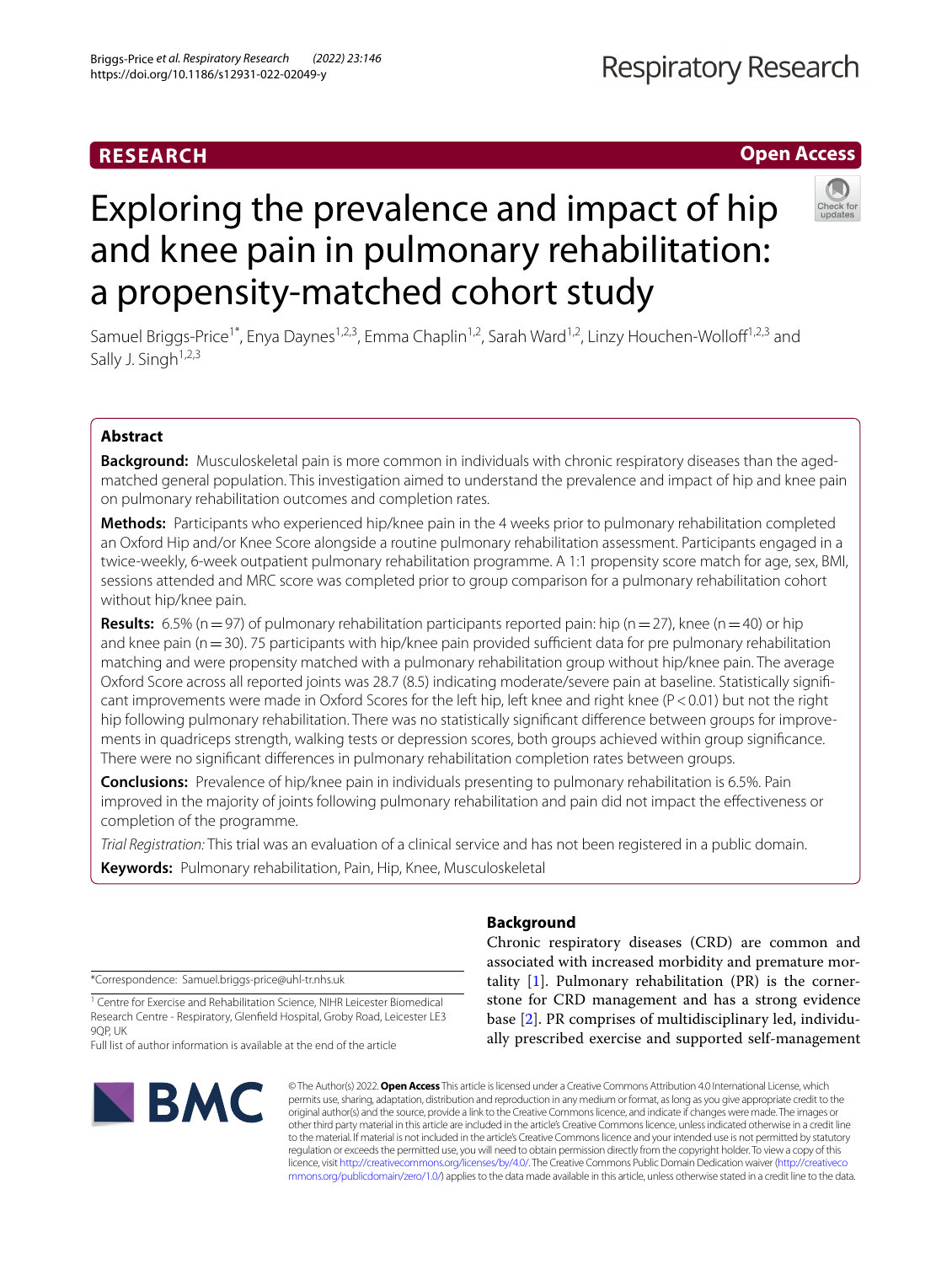education that aims to increase a patient's exercise capacity, improve quality of life and promote self-management [[3\]](#page-6-2). The intervention has a favourable impact on acute and emergency admissions to drive down health care utilisation [\[4\]](#page-6-3).

Despite the established benefts of PR in CRD, other (non-respiratory) factors can impact on an individual's ability to engage in PR. Musculoskeletal (MSK) pain is more prevalent and severe in individuals with CRD's compared to the general population [[5,](#page-7-0) [6](#page-7-1)]. MSK pathology such as osteoarthritis is a leading cause of pain in individuals attending PR and is associated with poor self-reported health status [\[7](#page-7-2), [8](#page-7-3)]*.* National guidelines advise that individuals with severe arthritis should not be referred to PR [\[9](#page-7-4)], although there is no evidence to suggest why this patient group cannot engage with or beneft from PR. Both individuals with CRD's and their healthcare professionals propose hip and knee pain as a barrier afecting an individual's ability to complete PR sessions [[10,](#page-7-5) [11](#page-7-6)]. It remains unclear whether individuals with hip and knee pain will tolerate PR to achieve its benefts without aggravating hip or knee symptoms.

Specifc group based exercise interventions for participants with hip and knee osteoarthritis are efective for improving pain, exercise capacity and self-reported function  $[12, 13]$  $[12, 13]$  $[12, 13]$  $[12, 13]$ . These programmes share many common features with PR in both format and content and do not exclude individuals with CRD. However, unlike current osteoarthritis programmes, PR does not offer formal education on MSK pain, pathology or management. Exercise prescription is symptom guided in both programmes but may potentially difer, PR frequently uses perceived shortness of breath (SOB) scales and MSK programmes use pain irritability to calibrate the exercise prescription. In addition, PR primarily prescribes exercises to improve aerobic ftness whereas osteoarthritis programmes primarily target strength and neuromuscular deficits. Ideally, individuals with CRD and hip or knee pain require an intervention which addresses the clinical features of both conditions.

There has been several reports focusing on the impact of comorbidities on the outcome of PR but there is a lack of data specifcally looking at pain as a symptom [[14,](#page-7-9) [15](#page-7-10)]. Previous prospective observational studies and retrospective reviews have investigated the impact of pain at various body sites on PR [\[16](#page-7-11), [17](#page-7-12)], fnding pain to have negligible infuence on PR outcomes or completion. In contrast, Butler [[15](#page-7-10)] found the presence of MSK conditions signifcantly impacted on the ability to secure improvements in exercise capacity in individuals with interstitial lung disease (ILD). However, these investigations did not identify the infuence of pain severity or specific pain locations on PR outcomes. This presents a signifcant challenge when interpreting the impact of MSK pain on PR. For example, the location of pain may infuence the impact on PR outcomes. PR programmes typically include pre and post walking tests and it is unlikely that upper body MSK pain would infuence walking test outcomes. Therefore previous studies  $[15,$  $[15,$  $[15,$ [16\]](#page-7-11) analysing the impact of lower and upper body pain together may misrepresent the infuence of MSK pain on PR physical outcomes.

Our primary aims were to identify the prevalence of lower limb (hip and/or knee) pain in those presenting to PR and to understand the impact of hip and knee pain on PR outcomes and completion, compared to a matched population without lower-limb pain. A secondary aim was to describe the change in self-reported hip and knee pain and function following PR.

## **Methods**

### **Participants**

We conducted a retrospective analysis of data collected from individuals with CRD enrolled in a PR programme at University Hospitals of Leicester NHS Trust between June 2016 and August 2019. Individuals with CRD were referred to PR by respiratory consultants, general practitioners (GP), respiratory specialist nurses, allied health professionals or from staff on respiratory wards.

Participants who enrolled onto PR attended an individualised initial assessment. Standard outcome measures were completed including the incremental shuttle walking test  $(ISWT)[18]$  $(ISWT)[18]$  and endurance shuttle walk test  $(ESWT)[19]$  $(ESWT)[19]$ . The reason for terminating each walking test was recorded by the clinician conducting the test (e.g. dyspnoea, pain, fatigue). Quadriceps maximal voluntary contraction (QMVC) was measured using a chair based dynamometer [\[20\]](#page-7-15). A range of symptom based scales and questionnaires were completed including the Medical Research Council (MRC) Dyspnoea Scale [[21\]](#page-7-16) and hospital anxiety and depression score (HADS) [\[22](#page-7-17)]. All participants were asked at initial assessment if they had experienced hip or knee pain over the past 4 weeks. Participants who reported pain were requested to complete the Oxford Knee Score and/or Oxford Hip Score [[23,](#page-7-18) [24](#page-7-19)] questionnaires for the afected joints pre and post PR. Each score comprises of 12 equally weighted questions addressing the patient's perceived pain and functional activity answered on a Likert scale with values form 0 to 4, with a reference range of the last 4 weeks. The total score ranges from 0 to 48 and is categorised in the following thresholds: 0–19 severe, 20–29 moderate-severe, 30–39 mild-moderate and 40–48 satisfactory pain.

Participants engaged in a twice-weekly, 6-week outpatient PR programme, comprising of supervised exercise and group-based education. The PR programme adhered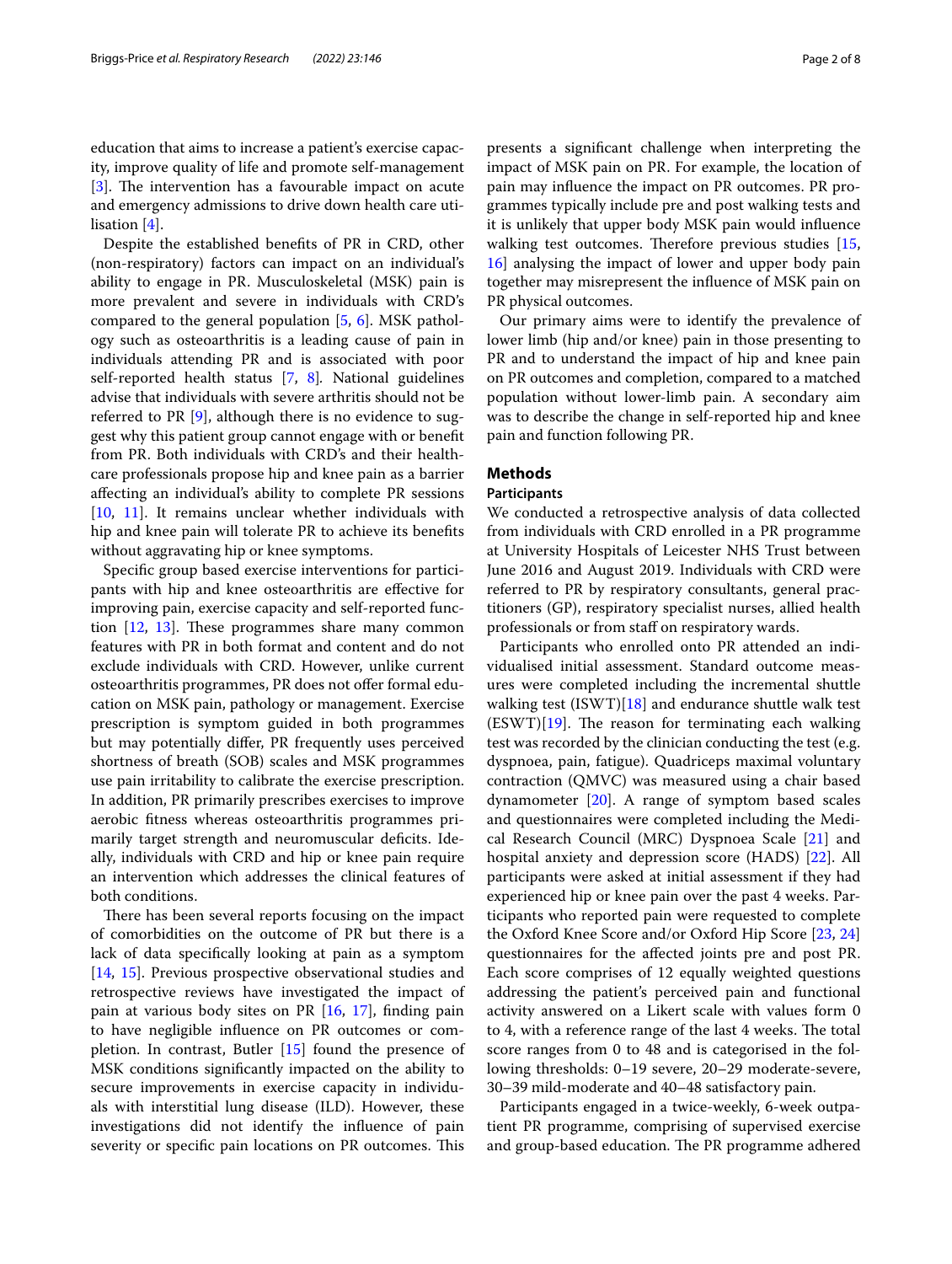to current British Thoracic Society guidelines [[1](#page-6-0)]. This included aerobic exercise of individually prescribed walking and static cycling. The resistance component consisted of upper and lower limb strength training using dumbbells with the load being individually prescribed by the therapist. Participants were also advised to complete an unsupervised home-exercise programme which reflected the supervised hospital programme of walking and resistance training. All outcome measures were repeated upon completion of the programme. Completion was defned as attending a discharge assessment. The number of sessions each individual attended was also recorded.

## **Data analysis**

Data was analysed using SPSS version 26.0 (IBM, New York, USA). Demographic data and reasons for stopping the walking tests was analysed for the entire sample with hip and knee pain. Distribution of data was assessed for normality and was reported as means with standard deviation.

Propensity score matching was completed between participants with hip and knee pain compared to participants with no hip and knee pain. A 1:1 nearest neighbour propensity score-match was completed using age, body mass index (BMI), gender, sessions completed and MRC score. When analysing completion rates, the number of sessions completed was not included in matching.

Independent t-tests were used to compare outcomes between groups. Paired t-test was used to compare pre and post rehabilitation outcomes within groups. P value set at  $p < 0.05$ .

Participants were included for analysis if they had given their written consent for their data from the PR assessment to be recorded and evaluated for audit purposes.

# **Results**

Over 26 months 1492 participants were assessed and started PR, 6.5% ( $n=97$ ) of participants reported hip or knee pain at baseline assessment and completed the Oxford Hip and/or Knee Score (Hip 27.8%, Knee 41.3%, Hip and Knee pain 30.9%).

Demographics and distribution of primary respiratory diagnosis are displayed in Tables  $1$  and  $2$ . There was no signifcant diference between groups described by pain location in pre-programme percentage predicted forced expiratory volume in one second (%FEV<sub>1</sub>).

Collectively for all joint pain, severity was reported as 12% severe, 38% moderate-severe, 37% mild-moderate

<span id="page-2-1"></span>

|  | <b>Table 2</b> Primary respiratory diagnosis prior to matching |  |  |
|--|----------------------------------------------------------------|--|--|
|  |                                                                |  |  |

| <b>Primary respiratory</b><br>diagnosis (%) | <b>PR</b> comparison<br>$(n = 1395)$ | Hip and knee pain<br>$(n=97)$ |
|---------------------------------------------|--------------------------------------|-------------------------------|
| COPD                                        | $68.1\%$ (n = 948)                   | $65.9\%$ (n = 64)             |
| <b>Bronchiectasis</b>                       | $7.3\%$ (n = 102)                    | $7.2\%$ (n = 7)               |
| Asthma                                      | $7.8\%$ (n = 108)                    | $4.1\%$ (n = 4)               |
| II <sub>D</sub>                             | $11.0\%$ (n = 153)                   | $14.4\%$ (n = 14)             |
| Other restrictive                           | $0.2\%$ (n = 3)                      | $0.0\%$ (n = 0)               |
| Other                                       | $5.6\%$ (n = 78)                     | $8.2\%$ (n = 8)               |

The values are expressed as percentages ( $n=$ Number of participants). *COPD*chronic obstructive pulmonary disease, *ILD*interstitial lung disease, *PR* pulmonary rehabilitation, *Other*undiagnosed breathlessness, obstructive sleep apnoea, multi-dimensional breathlessness

| Demographics<br>Mean (SD) | PR comparison<br>$(n=1395)$ |             | Hip and knee pain<br>$(n=97)$ |                          |  |
|---------------------------|-----------------------------|-------------|-------------------------------|--------------------------|--|
| Age (year)                | 68.2 (10.54)<br>$(n=1394)$  |             | 69.3 (8.91)<br>$(n=97)$       |                          |  |
| Male (%)                  | $52.0\%$ (n = 762)          |             | $55.7\%$ (n = 54)             |                          |  |
| %FEV <sub>1</sub>         | 58.61 (24.38)<br>$(n=688)$  |             | 75.95 (27.64)<br>$(n=40)$     |                          |  |
| BMI ( $kg/m2$ )           | 28.23 (7.83)<br>$(n=631)$   |             |                               | 32.32 (8.69)<br>$(n=82)$ |  |
| PR Sessions Attended      | 7.37(5.28)<br>$(n=1299)$    |             | 10.22 (3.07)<br>$(n = 89)$    |                          |  |
| <b>MRC</b> Grade          |                             | 14 (1.1%)   |                               | 1(1%)                    |  |
| n(%)                      | 2                           | 286 (22.4%) | $\overline{2}$                | 20 (20.8%)               |  |
|                           | 3                           | 474 (37.2%) | 3                             | 42 (43.8%)               |  |
|                           | $\overline{4}$              | 387 (27.7%) | $\overline{4}$                | 22 (22.9%)               |  |
|                           | 5                           | 113 (8.9%)  | 5                             | 11 (11.5%)               |  |

#### <span id="page-2-0"></span>**Table 1** Group demographics prior to matching

The values are expressed as means (SD) (n = number of participants). FEV<sub>1</sub> = Forced Expiratory Volume in 1 Second *BMI* body mass index, *PR* pulmonary rehabilitation, *MRC*Medical Research Council Dyspnoea Scale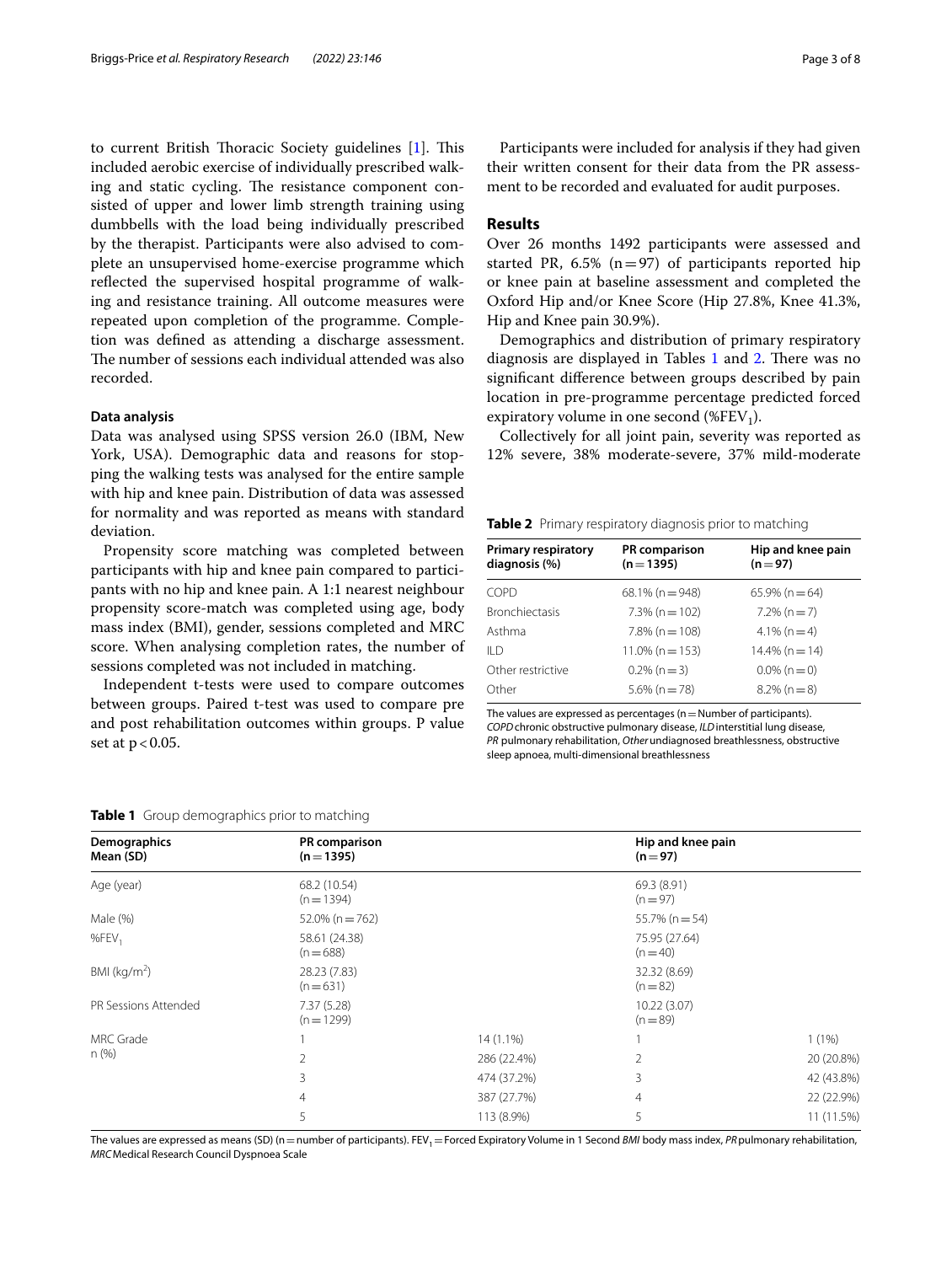and 13% satisfactory. The average Oxford Hip and Knee Score reported for the 97 participants across hip and knee joints was 28.7 (8.5), indicating moderate/severe joint pain.

Of the 97 participants reporting hip or knee pain, 75 provided sufficient data for propensity matching. The 75 were matched with 75 contemporary participants who attended PR without hip or knee pain. Distributions of propensity scores are provided in Additional fle [1.](#page-6-4)

Within the hip and knee pain group, 90.6% of participants reported at least one additional comorbidity, with an average of 4.1 comorbidities in total. Within the PR comparison group, 78.7% of participants reported at least one additional comorbidity, with an average of 3.7 comorbidities in total. There was no significant difference in the mean number of comorbidities between groups  $(P=0.56)$ .

Both pain and no pain groups made signifcant improvements in the ISWT, ESWT, QMVC, MRC and HADS depression subscale (Table [3\)](#page-3-0). No signifcant difference was found between groups for any outcome except the HADS Anxiety subscale which improved signifcantly only in the group without hip or knee pain (Table [3](#page-3-0)). Reasons for terminating the pre-PR ISWT for matched groups have been displayed in Fig. [1](#page-4-0).

For the matched participants signifcant improvements in Oxford Scores were seen for the left hip, right knee and left knee ( $P < 0.01$ ). No significant improvement or deterioration was seen in the right hip. There was no significant diference in baseline Oxford Scores between joint sites. Pre and post PR Oxford Score changes for the hip and knee are presented in Fig. [2](#page-4-1). Severe pain sites made the largest improvement (6.92), followed by moderate (3.35) and mild sites (2.25). Satisfactory pain sites were the only sites to have a decrease in Oxford Score (-5.7).

The majority of participants with hip and knee pain (71.8%) improved in both walking performance and pain scores. No participants experienced a decrease in ISWT and Oxford Score (Fig. [3\)](#page-5-0). Only one participant experienced a reduction in ESWT distance and Oxford Score (Fig. [4\)](#page-5-1).

Matching was repeated between groups without sessions completed included. The hip and knee pain group completed a mean (SD) of 10 (3) sessions in comparison to  $11$  (3) in the PR group without hip/knee pain. There were 20 non-completers in the hip and knee pain group and 19 in the group without hip/knee pain ( $p=0.85$ ). The primary reason for non-completion in each group was the participant not contacting the PR department or a reason not being documented (Hip and knee pain  $n=12$ , PR comparison  $n=11$ ). Following this, the reasons for non-completion in the hip and knee pain group were hip and knee pain ( $n=3$ ), social ( $n=3$ ) and other comorbidities  $(n=2)$ . In the PR comparison group the reasons for non-completion were other comorbidities  $(n=6)$  and social  $(n=2)$ .

# **Discussion**

This data describes the impact of lower limb pain on the outcome of PR compared to a contemporaneous group with no lower limb pain. Importantly, it identifes that the presence of lower limb pain does not compromise

<span id="page-3-0"></span>**Table 3** Group outcomes pre and post PR with between group comparisons

|                   | <b>HKP</b><br>Mean (SD) | <b>HKP mean difference</b><br>(95%CI) | <b>PR</b> control | <b>PR</b> control mean<br>difference (95%Cl) | <b>Between</b><br>group<br>differences |
|-------------------|-------------------------|---------------------------------------|-------------------|----------------------------------------------|----------------------------------------|
| ISWT pre (metres) | 241.1 (141.2)           | 66.8***<br>(50.6, 83.0)               | 206.6 (120.9)     | $81.8***$<br>(61.7, 101.9)                   | 15.0                                   |
| <b>ISWT</b> post  | 307.9 (141.3)           |                                       | 288.4 (140.9)     |                                              |                                        |
| ESWT pre (secs)   | 205.8 (121.8)           | $412.9***$<br>(319.4, 506.4)          | 212.8 (106.0)     | $353.6***$<br>(263.2, 444.0)                 | $-59.3$                                |
| ESWT post         | 618.8 (377.1)           |                                       | 566.4 (367.9)     |                                              |                                        |
| QMVC pre (kg)     | 21.1(11.9)              | $4.4***$<br>$(-7.1, 1.6)$             | 22.6<br>(10.0)    | $4.5***$<br>(2.4, 6.5)                       | 0.1                                    |
| QMVC post         | 25.5(12.7)              |                                       | 27.1(11.0)        |                                              |                                        |
| MRC pre           | 3.2(0.9)                | $07***$<br>(0.4, 0.9)                 | 3.1(0.9)          | $0.3***$<br>(0.1, 0.6)                       | 0.4                                    |
| MRC post          | 2.5(0.8)                |                                       | 2.8(1.0)          |                                              |                                        |
| HADS A pre        | 6.9(4.1)                | 0.2<br>(0.6, 1.1)                     | 7.0(3.9)          | $1.4***$<br>(0.6, 2.3)                       | $1.2*$                                 |
| HADS A post       | 6.7(4.0)                |                                       | 5.6(3.7)          |                                              |                                        |
| HADS D pre        | 6.1(3.5)                | $1.1*$<br>(0.1, 2.1)                  | 6.3(3.7)          | $1.6***$<br>(0.9, 2.4)                       | $-0.5$                                 |
| HADS D post       | 5.0(3.7)                |                                       | 4.7(3.6)          |                                              |                                        |

Group values are expressed as means (SD). \*P<0.05, \*\*P<0.01 \*\*\*P<0.001. *MD* mean difference between groups (95%Confidence Interval). *HKP* participants with hip and knee pain, *PR* pulmonary rehabilitation, *ISWT* incremental shuttle walk test, *ESWT* endurance shuttle walk test, *QMVC* quadriceps maximal voluntary contraction, *MRC* Medical Research Council Dyspnoea Scale, *HADS A* hospital anxiety and depression scale anxiety sub score, *HADS D*hospital anxiety and depression scale depression sub score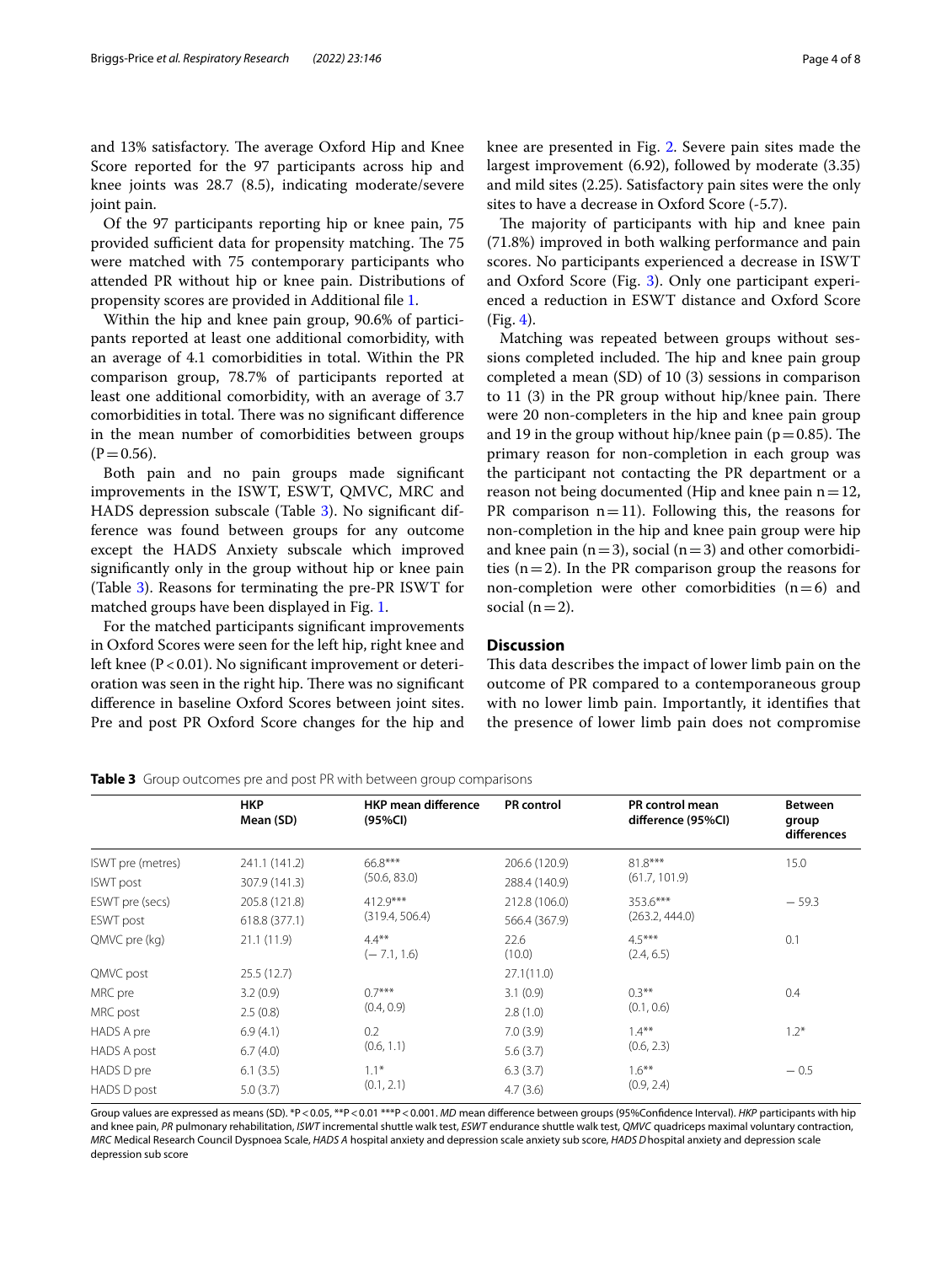

<span id="page-4-0"></span>

<span id="page-4-1"></span>the outcome of PR, and the musculoskeletal pain was not aggravated by the intervention. In fact it appears that PR has a benefcial impact on lower limb pain.

Reported pain scores for both the hip and knee signifcantly reduced at the majority of pain sites following PR. Importantly hip and knee pain did not infuence the outcomes of ISWT, ESWT, QMVC, MRC and HADS depression subscale following PR. Furthermore, there was no signifcant diference in completion rates between groups confrming that PR does not aggravate hip and knee pain and it does not appear to be a cause for excess dropout. Both groups with and without hip and knee pain exceeded the minimum important diference for the ISWT (35 m) and ESWT (174 s) [[25](#page-7-20), [26](#page-7-21)].

The prevalence of hip and knee pain was lower than anticipated. Hip and knee pain during this period represents active pain sites and therefore prevalence is lower than studies reporting a recorded history of MSK comorbidities in PR  $[15, 27, 28]$  $[15, 27, 28]$  $[15, 27, 28]$  $[15, 27, 28]$  $[15, 27, 28]$ . The low prevalence seen may also reflect a referral bias as previous research has identifed that individuals with a painful condition were less likely to be referred to PR by primary care teams [\[29](#page-7-24)]. The decision by referrers to defer PR whilst individuals with CRD are experiencing lower limb pain may be informed by current guidelines. National guidelines advise that individuals with severe orthopaedic conditions are not appropriate for PR referral [\[9](#page-7-4)]. However, participants within this study included all self-reported severity levels and increased severity was not predictive of pain improvement.

If individuals with CRD and hip or knee pain are referred they may choose to not attend their PR assessment due to fear of aggravating their symptoms. Qualitative investigations have identifed patient anxieties regarding aggravating symptoms and worsening pathology through PR [\[30\]](#page-7-25). In this investigation the HADS Anxiety sub score in the hip and knee pain group was unchanged by PR, unlike the group without hip and knee pain. However, both groups had low anxiety scores pre PR.

Importantly, PR did not aggravate self-reported hip or knee pain and function in individuals with CRD. The PR programme shares many components with effective lower limb rehabilitation regimes used in the conservative management of hip and knee conditions [[12,](#page-7-7) [13](#page-7-8)]. Both of these established programmes achieve clinically meaningful improvements in hip and knee pain and function and health related quality of life. Following PR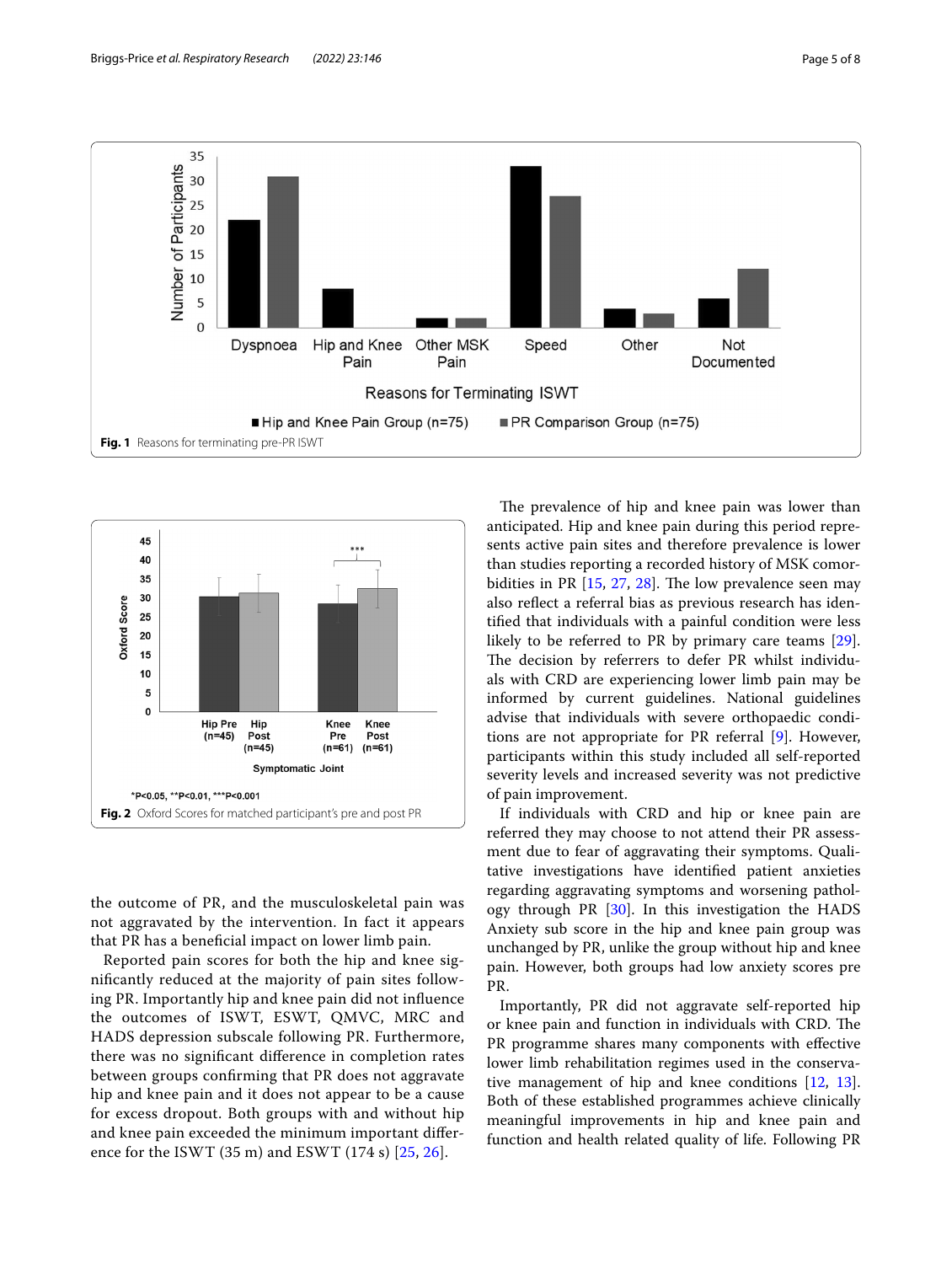

<span id="page-5-0"></span>

<span id="page-5-1"></span>participants met the minimum important diference for the Oxford Knee Score but not the Oxford Hip Score [[31\]](#page-7-26). Unlike MSK specifc rehabilitation programmes, PR

does not provide structured education sessions on MSK disease. Within PR, MSK disease education is informal and individualised to patient questions. Individuals with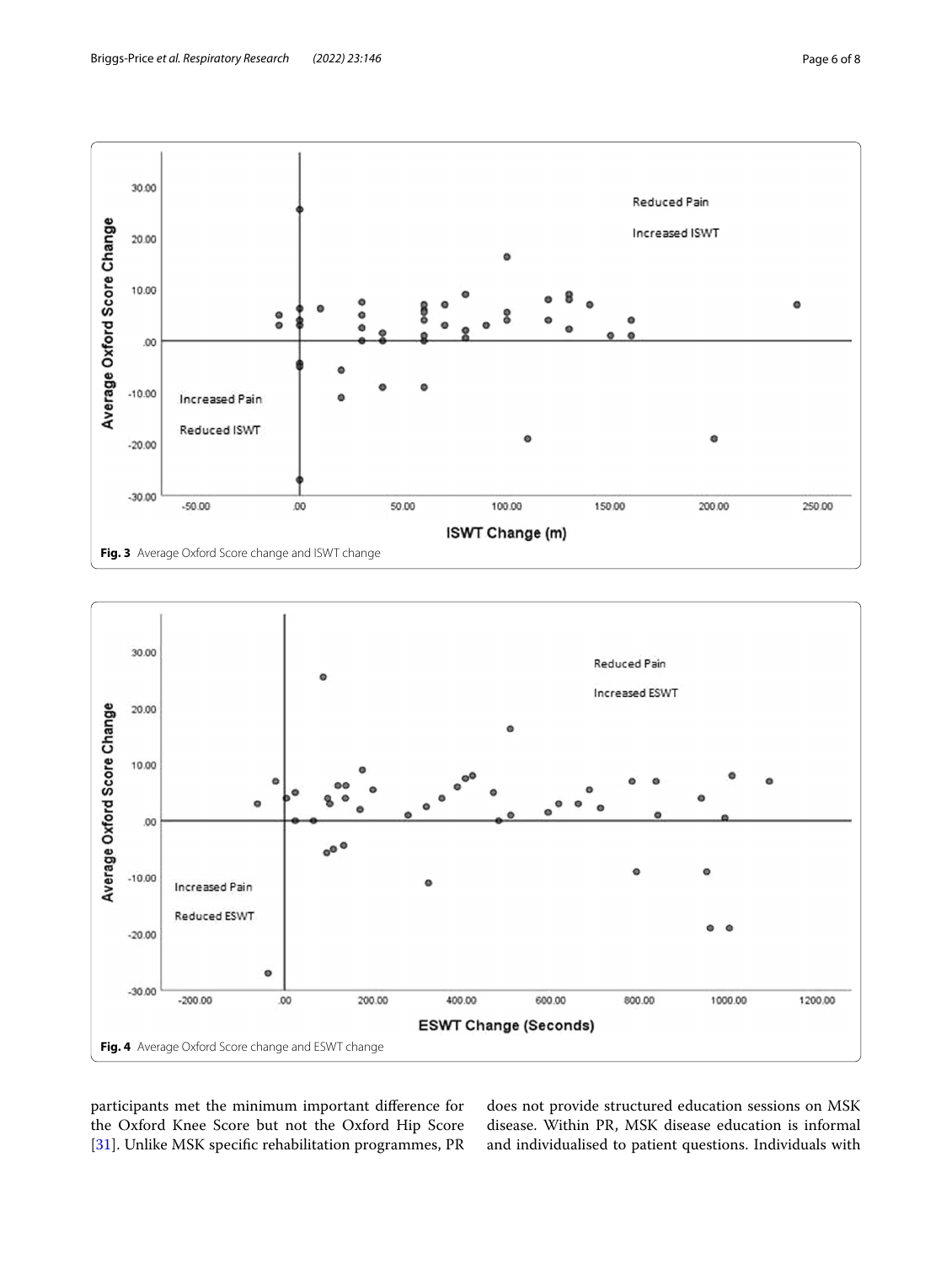CRD feel a physiotherapist is the most qualifed clinician to deliver a pain intervention in PR [[11\]](#page-7-6). Although the advice provided by PR clinicians and whether this patient group would beneft from formal MSK disease education sessions is unknown.

# **Limitations**

We were unable to infuence referral patterns and therefore have no data on the number of people who declined an offer of referral to rehabilitation because of hip or knee pain. The duration of hip and knee pain prior to PR was not gathered; therefore it is possible that participants who had experienced mild pain of short duration were included in analysis. Five participants reported an Oxford Score indicating no impairment despite reporting pain at PR initial assessment. This may provide an insight into why the 'satisfactory' severity group experienced a decline in Oxford Score.

The time frame of the Oxford Hip and Knee Scores has a reference point of 4 weeks which of course covers a significant proportion of the rehabilitation programme. The use of analgesia is not routinely recorded during pre and post PR assessments; it is unknown whether this infuenced PR outcomes or Oxford Hip and Knee Scores.

Further research is warranted to investigate the impact of MSK comorbidities on referral to PR. Understanding the barriers for referrers and individuals with MSK pain to attending PR would be useful to tailor the offer and delivery of rehabilitation to this group. In addition, longer term follow up would provide an insight into how hip and knee pain interacts with post PR self-management strategies.

# **Conclusion**

Individuals with hip and knee pain did not have inferior outcomes in physical testing or decreased completion rates after PR, compared to those without hip/knee pain. Signifcant improvements were seen in the majority of pain sites following PR regardless of increased severity. This data challenges the national guidance and should favourably infuence referral to PR for those with CRD and hip and knee pain and should inform conversations about PR between patients with hip and knee pain and referrers.

#### **Abbreviations**

CRD: Chronic respiratory diseases; PR: Pulmonary rehabilitation; MSK: Musculoskeletal; SOB: Shortness of breath; ILD: Iterstitial lung disease; GP: General practitioner; ISWT: Incremental shuttle walk test; ESWT: Endurance shuttle walk test; QMVC: Quadriceps maximal voluntary contraction; MRC: Medical Research Council; HADS: Hospital anxiety and depression score; BMI: Body mass index; SD: Standard deviation.

#### **Supplementary Information**

The online version contains supplementary material available at [https://doi.](https://doi.org/10.1186/s12931-022-02049-y) [org/10.1186/s12931-022-02049-y.](https://doi.org/10.1186/s12931-022-02049-y)

<span id="page-6-4"></span>**Additional fle 1.** Distribution of propensity scores.

#### **Acknowledgements**

The authors would like to acknowledge the support of O.Revitt, V. Willott and all other members of the pulmonary rehabilitation department at Glenfeld Hospital.

#### **Author contributions**

SBP completed data analysis and prepared the manuscript. ED made substantial contributions to data analysis and manuscript development. EC contributed to data collection and manuscript development. SW contributed to data collection and manuscript development. LHW made substantial contributions to data analysis and manuscript development. SS made substantial contributions to data analysis and manuscript development. All authors read and approved the fnal manuscript.

#### **Funding**

SBP has received funding from the NIHR as part of the Integrated Clinical Academic internship. Health Education Working in the East Midlands (HEE).

#### **Availability of data and materials**

The datasets used and/or analysed during the current study are available from the corresponding author on reasonable request.

# **Declarations**

#### **Ethics approval and consent to participate**

The study was considered by the UK National Regional Ethics Service, Leicestershire, Northamptonshire and Rutland Research Ethics Committee to be an evaluation of a clinical service and as such, not requiring ethical approval.

#### **Consent for publication**

All participants consented for their data collected during the PR programme to be used for research purposes.

#### **Competing interests**

The authors declare that they have no competing interests.

#### **Author details**

<sup>1</sup> Centre for Exercise and Rehabilitation Science, NIHR Leicester Biomedical Research Centre ‑ Respiratory, Glenfeld Hospital, Groby Road, Leicester LE3 9QP, UK. <sup>2</sup> Department of Pulmonary Rehabilitation, University Hospitals of Leicester, Glenfield Hospital, Groby Road, Leicester LE3 9QP, UK. <sup>3</sup>Department of Respiratory Sciences, University of Leicester, Leicester, UK.

Received: 24 February 2022 Accepted: 3 May 2022 Published online: 03 June 2022

#### **References**

- <span id="page-6-0"></span>1. Bolton CE, Bevan-Smith EF, Blakey JD, Crowe P, Elkin SL, Garrod R, et al. British Thoracic Society guideline on pulmonary rehabilitation in adults: accredited by NICE. Thorax. 2013;68(Suppl 2):ii1–30.
- <span id="page-6-1"></span>2. Spruit M, Singh S, Garvey C, Zu Wallack R, Nici L, Rochester C, et al. An official American thoracic society/European respiratory society statement: key concepts and advances in pulmonary rehabilitation. Am J Respir Crit Care Med. 2013;188(8):e13–64.
- <span id="page-6-2"></span>3. British Thoracic Society Standards of Care Subcommittee on Pulmonary Rehabilitation. Pulm Rehabil Thorax 2001;56(11):827–834.
- <span id="page-6-3"></span>Puhan MA, Gimeno-Santos E, Cates CJ, Troosters T, Puhan MA, Pulmonary rehabilitation following exacerbations of chronic obstructive pulmonary disease. Cochrane Library. 2016;2019(11): CD005305.